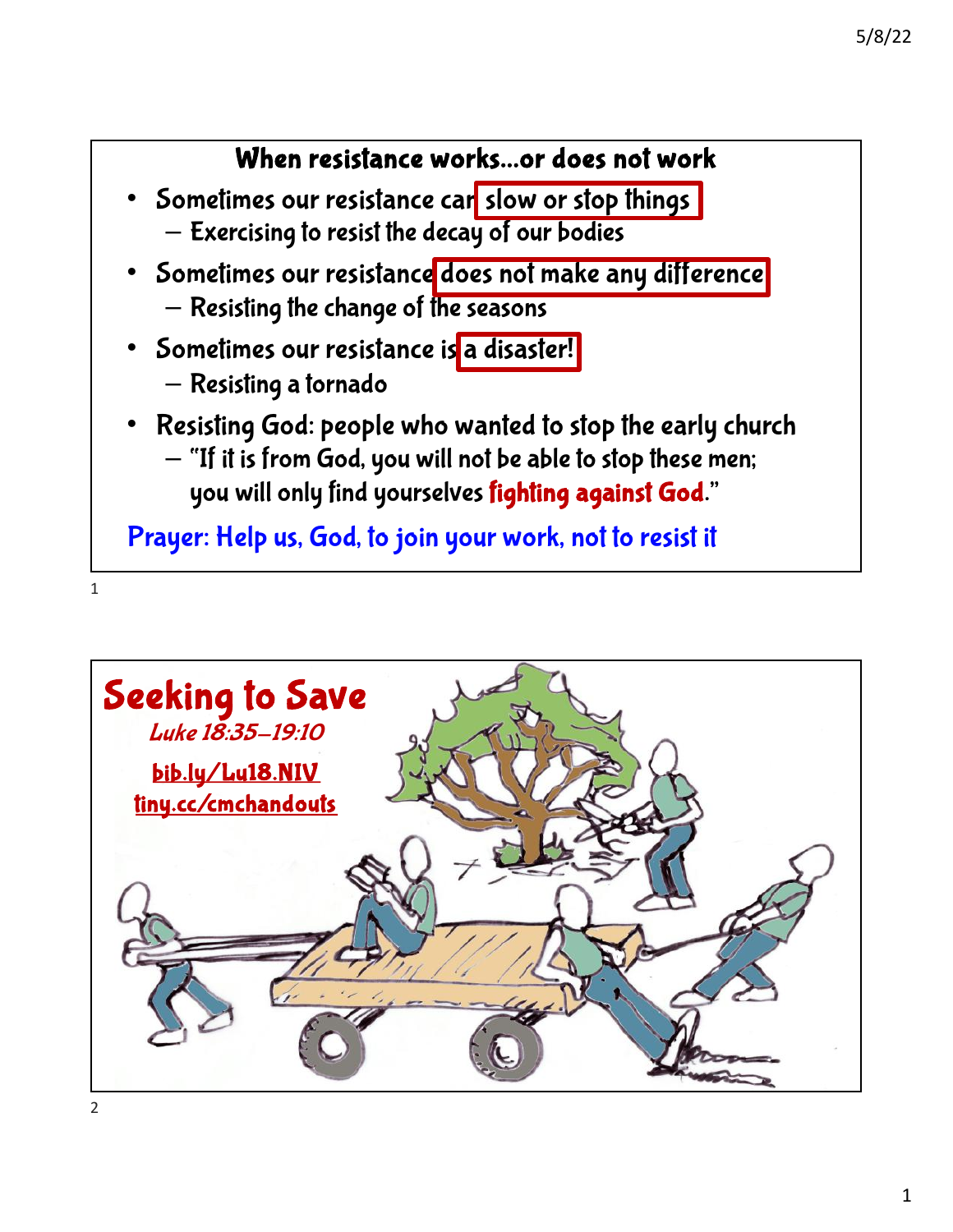#### *Context in Luke*

**Question: Who can be saved?**

**People:** Certainly the rich-and-righteous **Jesus:** The **rich** can be the **hardest** to save! No one can save themselves. **But God** can save anyone!

### **Question: Whom do we want to be saved?**

3

# **Jesus' defining words for His ministry:**

"The Spirit of the Lord is on me, because he has anointed me to proclaim good news to **the poor**. He has sent me to proclaim freedom for **the prisoners** and recovery of sight for **the blind**, to set **the oppressed** free, to proclaim the year of the Lord's favor." *Luke 4:18-19*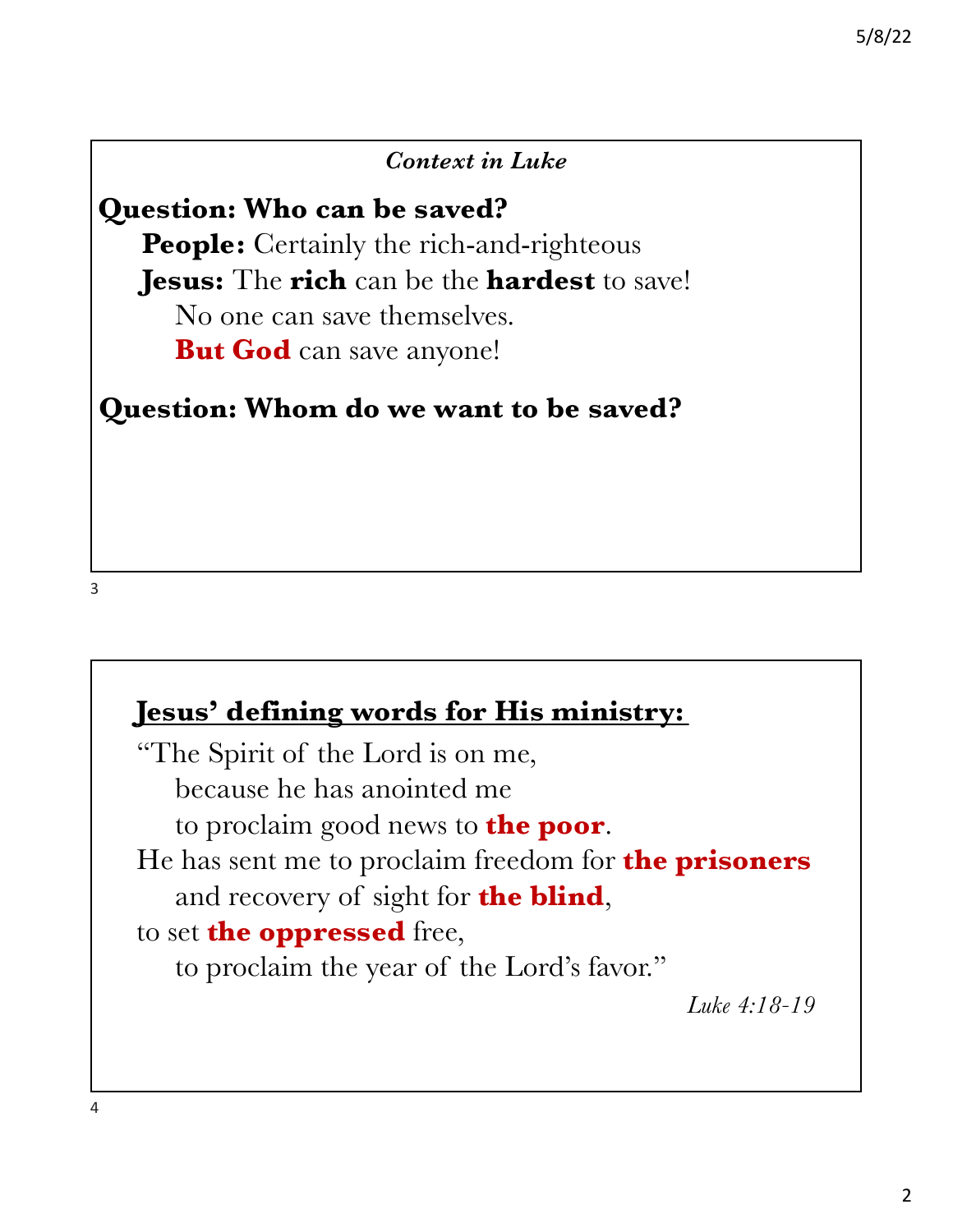### *Luke 18:35-43*

As Jesus approached Jericho, a blind man was sitting by the roadside begging. When he heard the crowd going by, he asked what was happening. They told him,

"Jesus of Nazareth is passing by."

He called out, [Jesus, Son of David, have mercy on me!"

Those who led the way rebuked him and told him to be quiet, but he shouted all the more, "Son of David, have mercy on me!"

5

Jesus stopped and ordered the man to be brought to him. When he came near, Jesus asked him, "What do you want me to do for you?"

"Lord, I want to see," he replied.

Jesus said to him, "Receive your sight; your faith has healed you." Immediately he received his sight and followed Jesus, praising God. When all the people saw it, they also praised God.

same words as "saved you"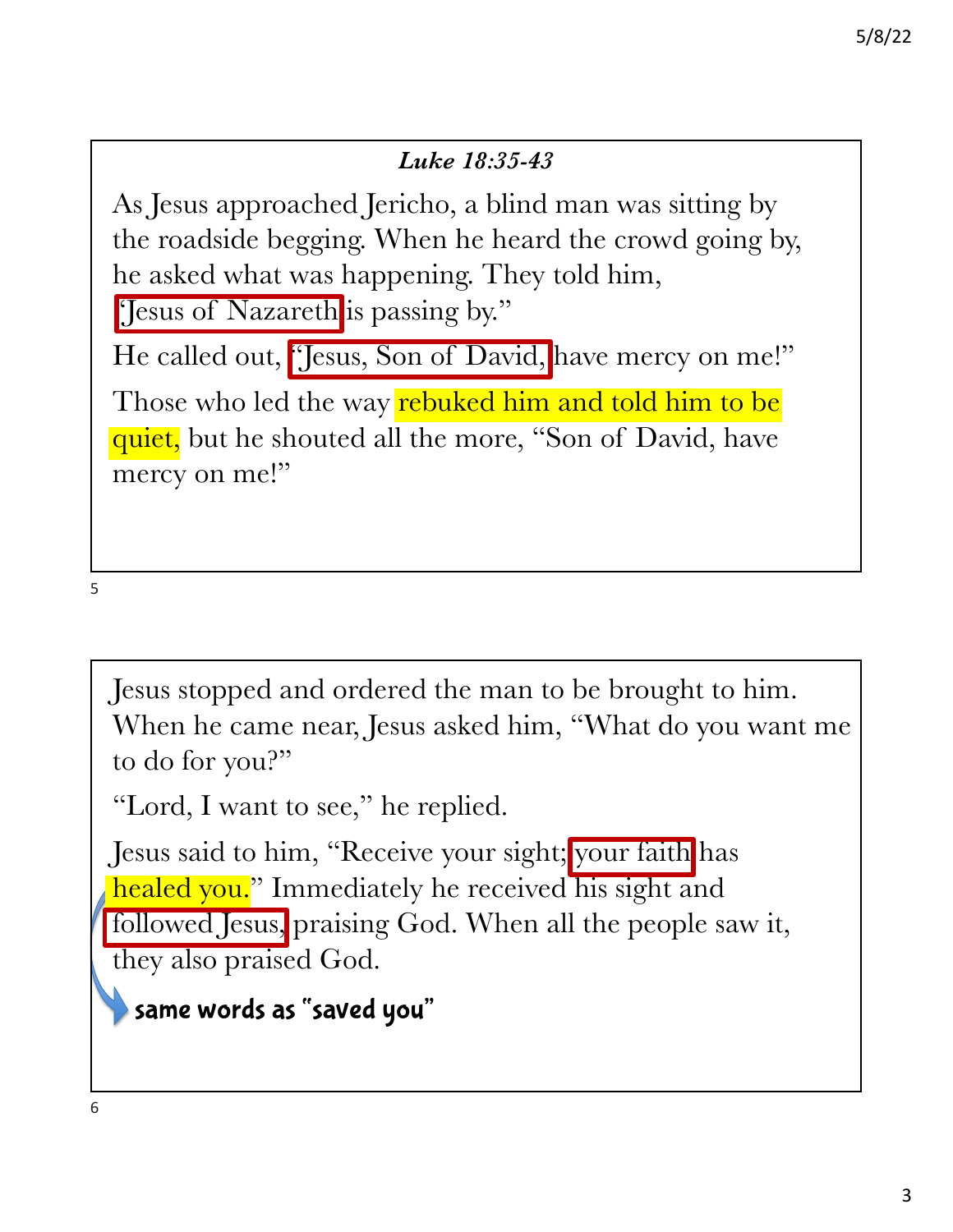

*Luke 19:1-10*

Jesus entered Jericho and was passing through. A man was there by the name of Zacchaeus; he was a chief tax collector and was wealthy. He wanted to see who Jesus was, but because he was short he could not see over the crowd. So he ran ahead and climbed a sycamore-fig tree to see him, since Jesus was coming that way.

When Jesus reached the spot, he looked up and said to him, "Zacchaeus, come down immediately. I must stay at your house today." So he came down at once and welcomed him gladly.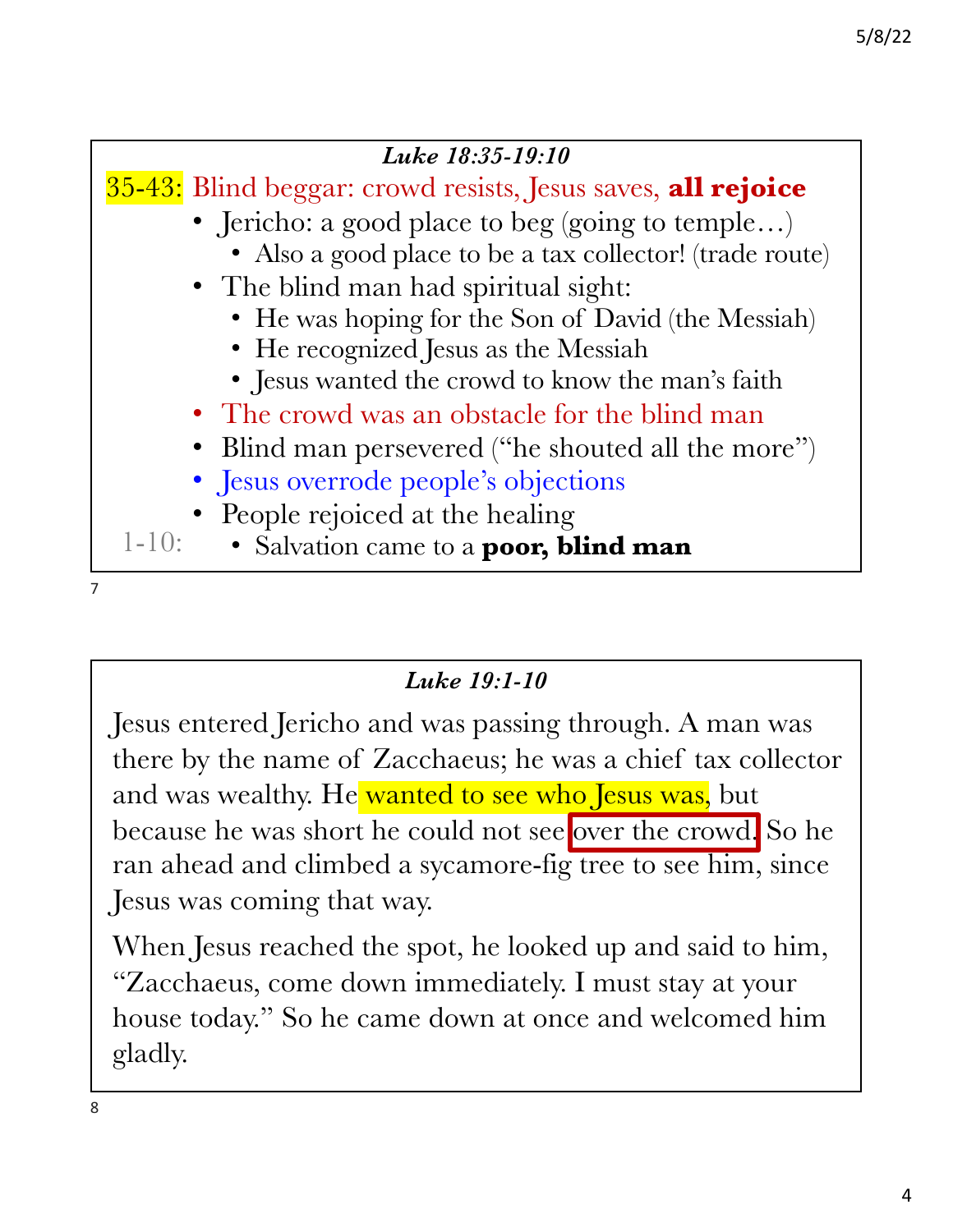| All the people saw this and began to mutter, "He has gone to<br>be the guest of a sinner."                                                                                                                                |
|---------------------------------------------------------------------------------------------------------------------------------------------------------------------------------------------------------------------------|
| But Zacchaeus stood up and said to the Lord, "Look, Lord!<br>Here and now I give half of my possessions to the poor, and<br>if I have cheated anybody out of anything, $\bar{I}$ will pay back<br>four times the amount." |
| Jesus said to him, "Today salvation has come to this house,                                                                                                                                                               |
| because this man, too, is a son of Abraham.<br>For the Son of Man came to seek and to save the lost."                                                                                                                     |
|                                                                                                                                                                                                                           |

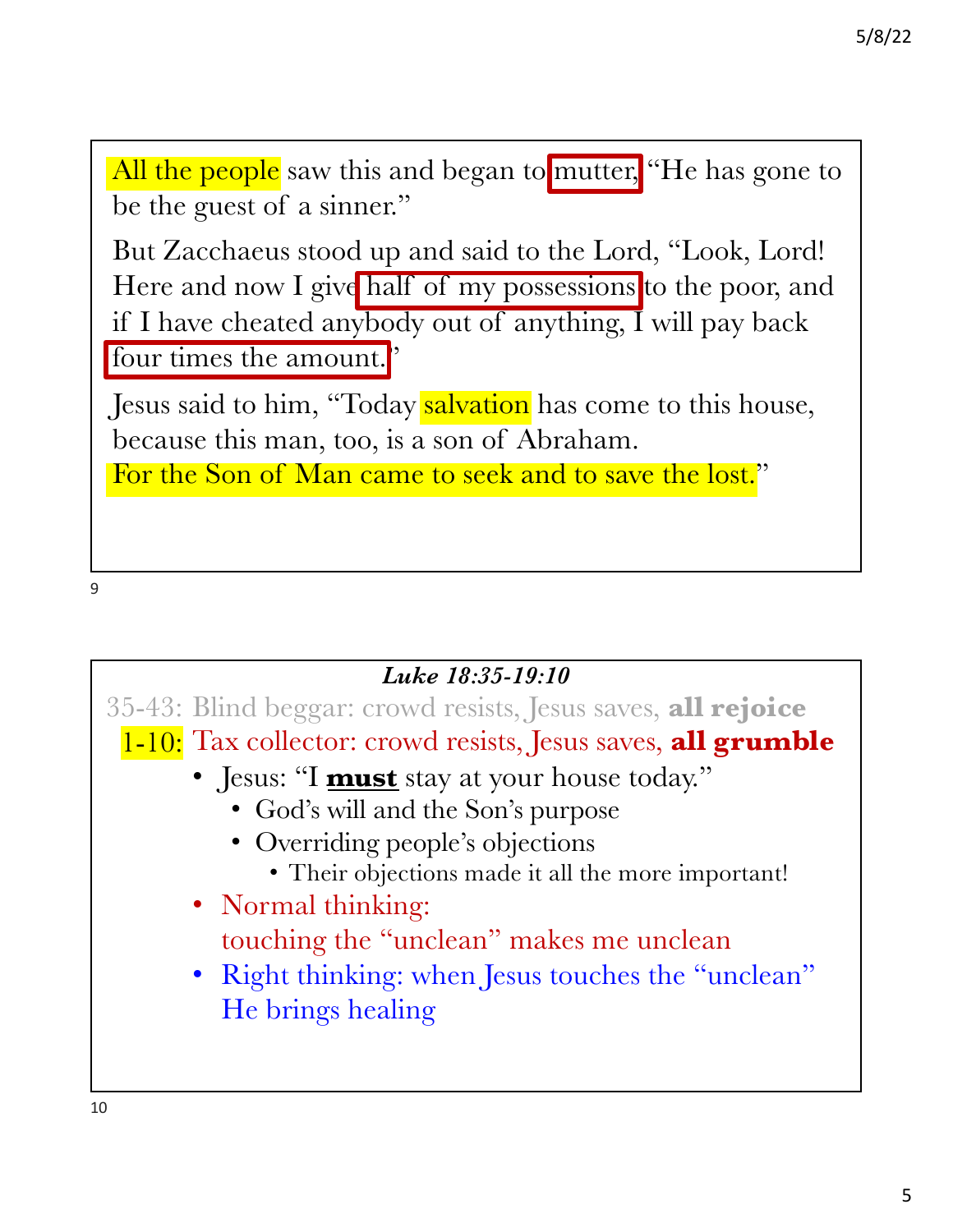

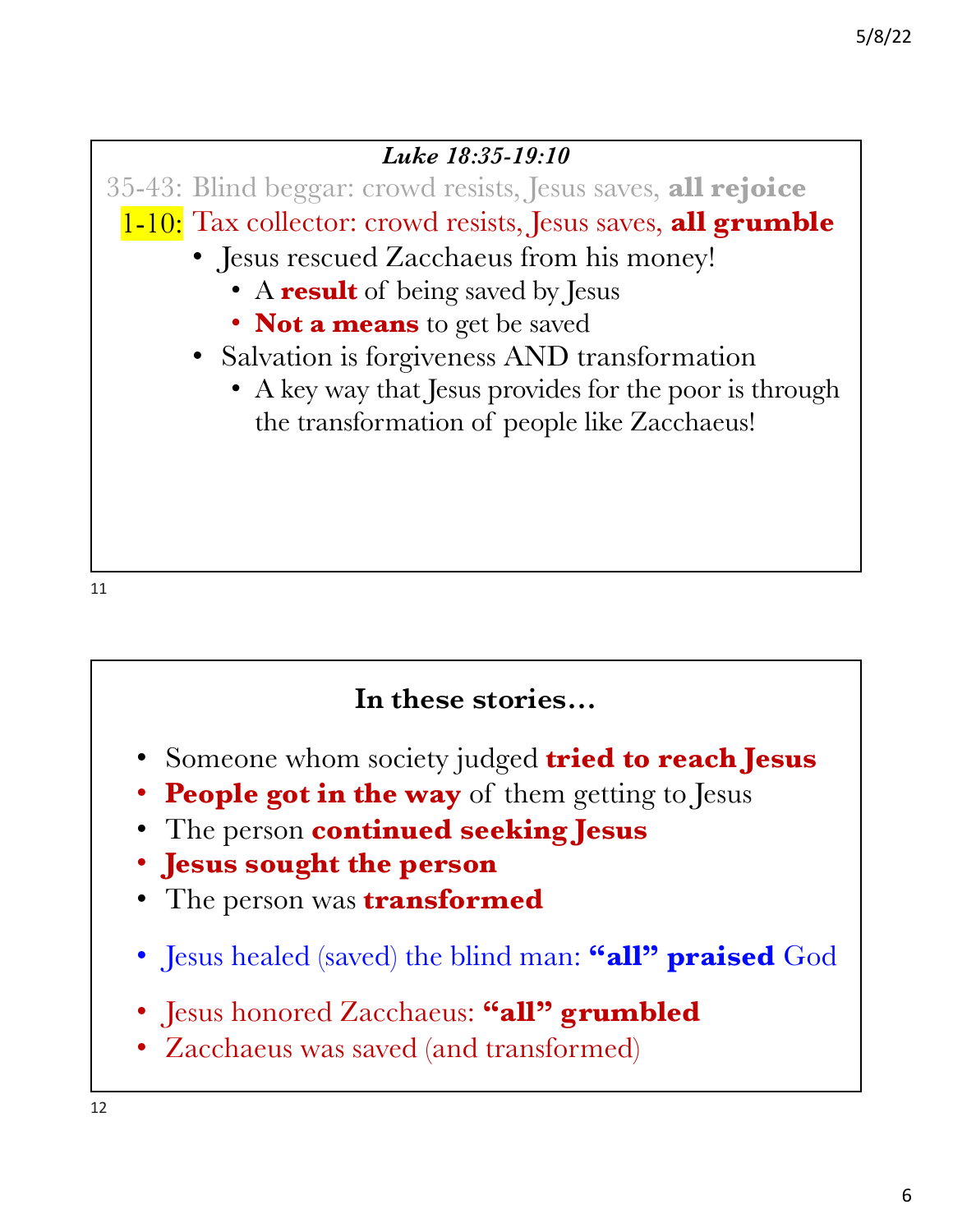

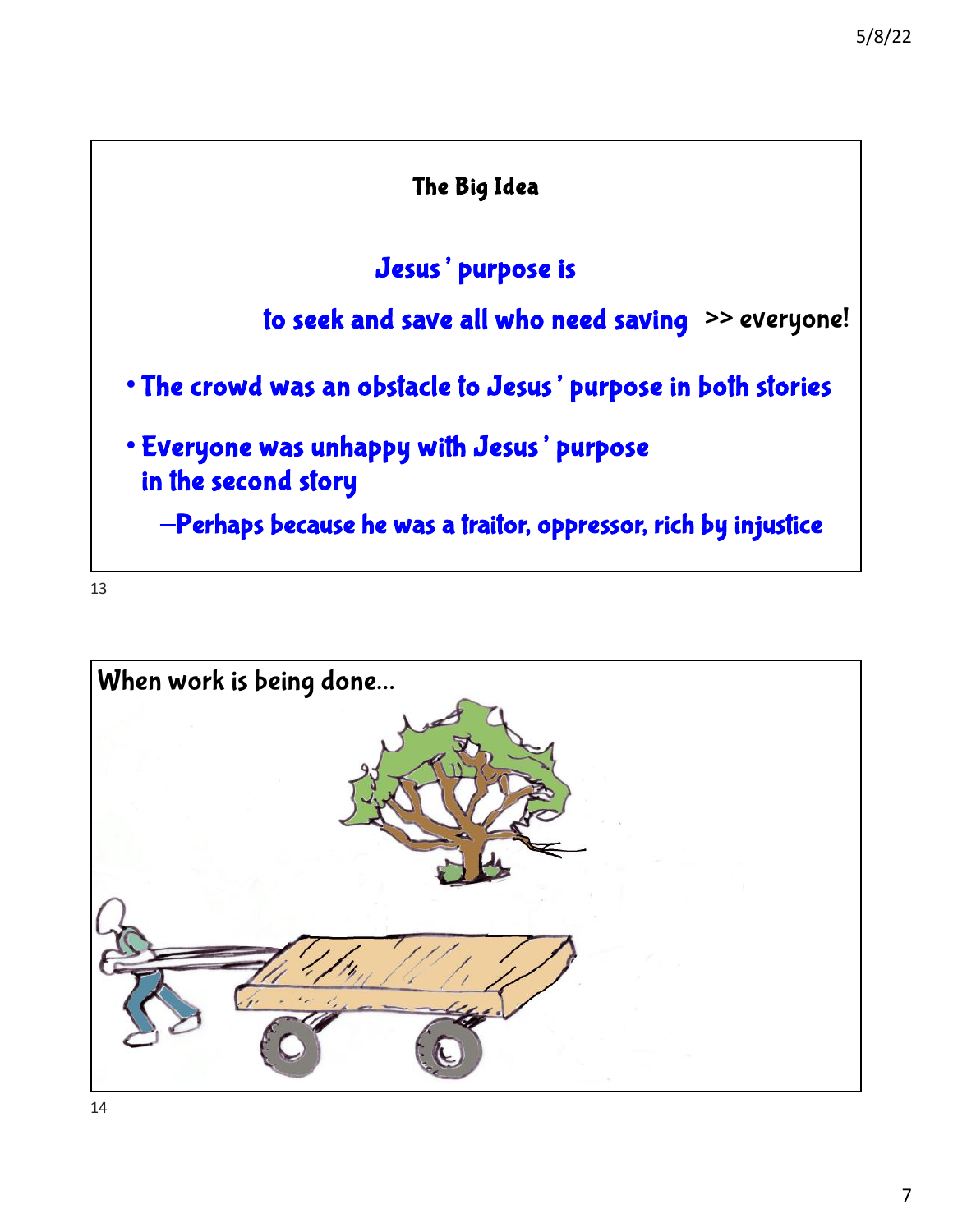

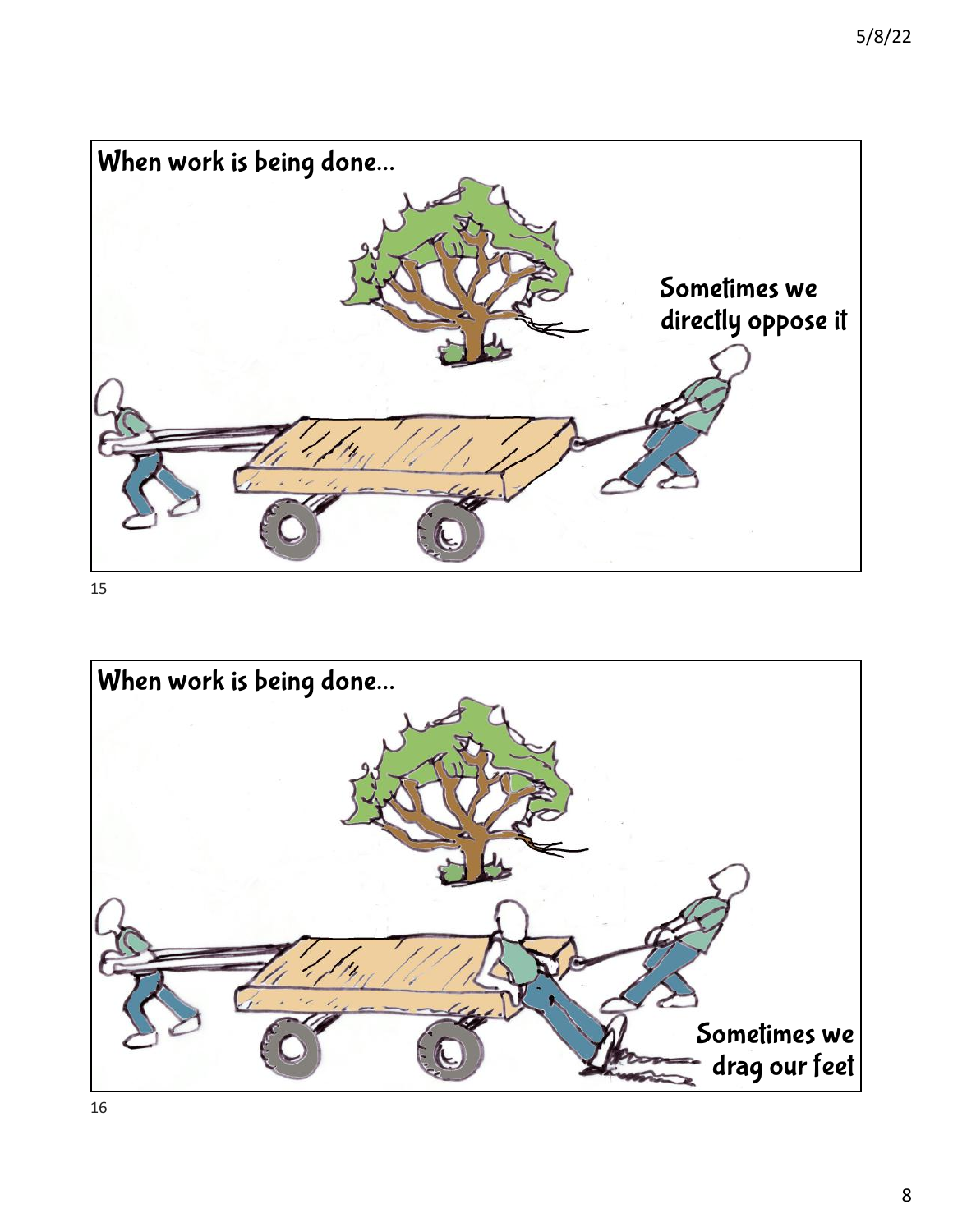

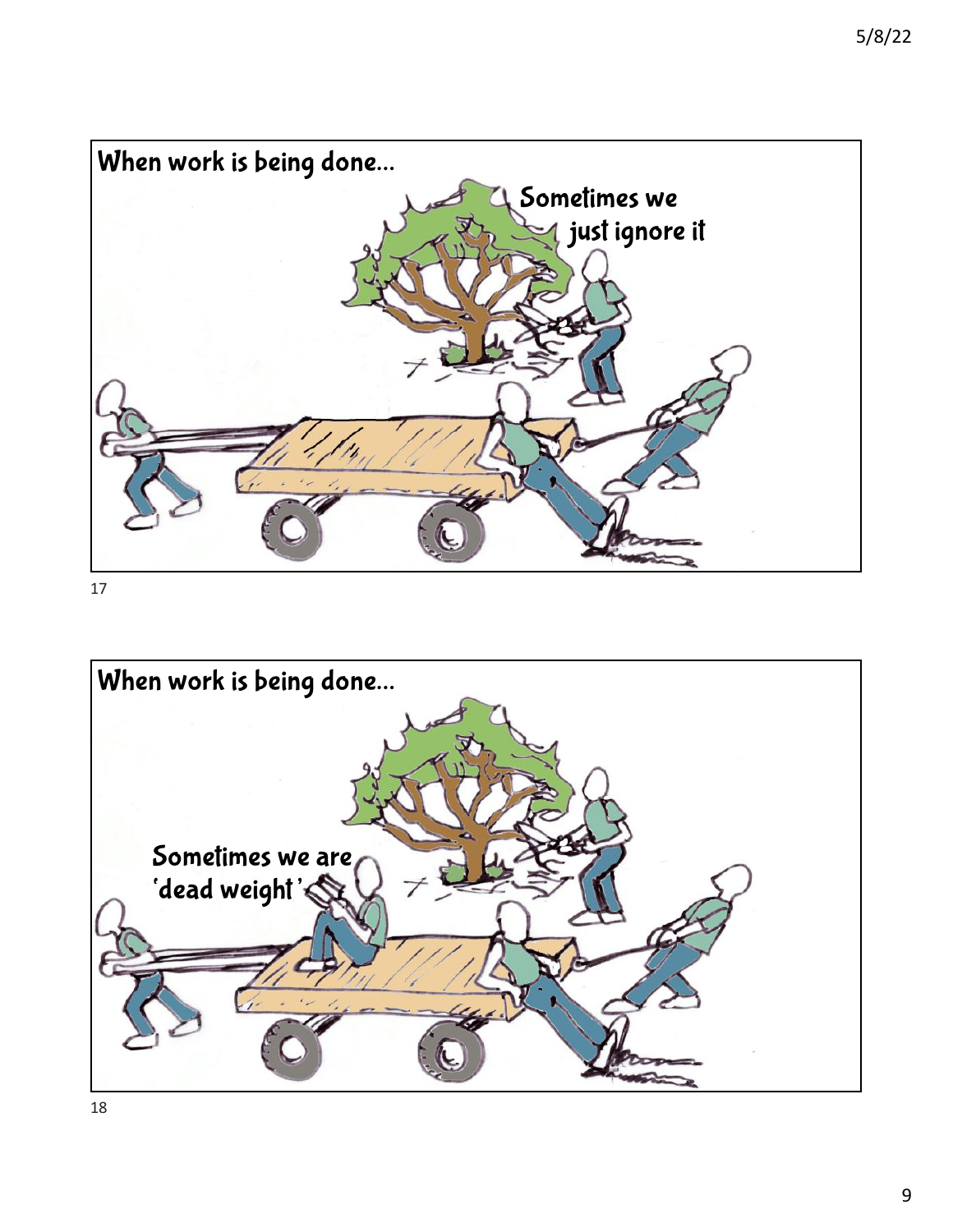

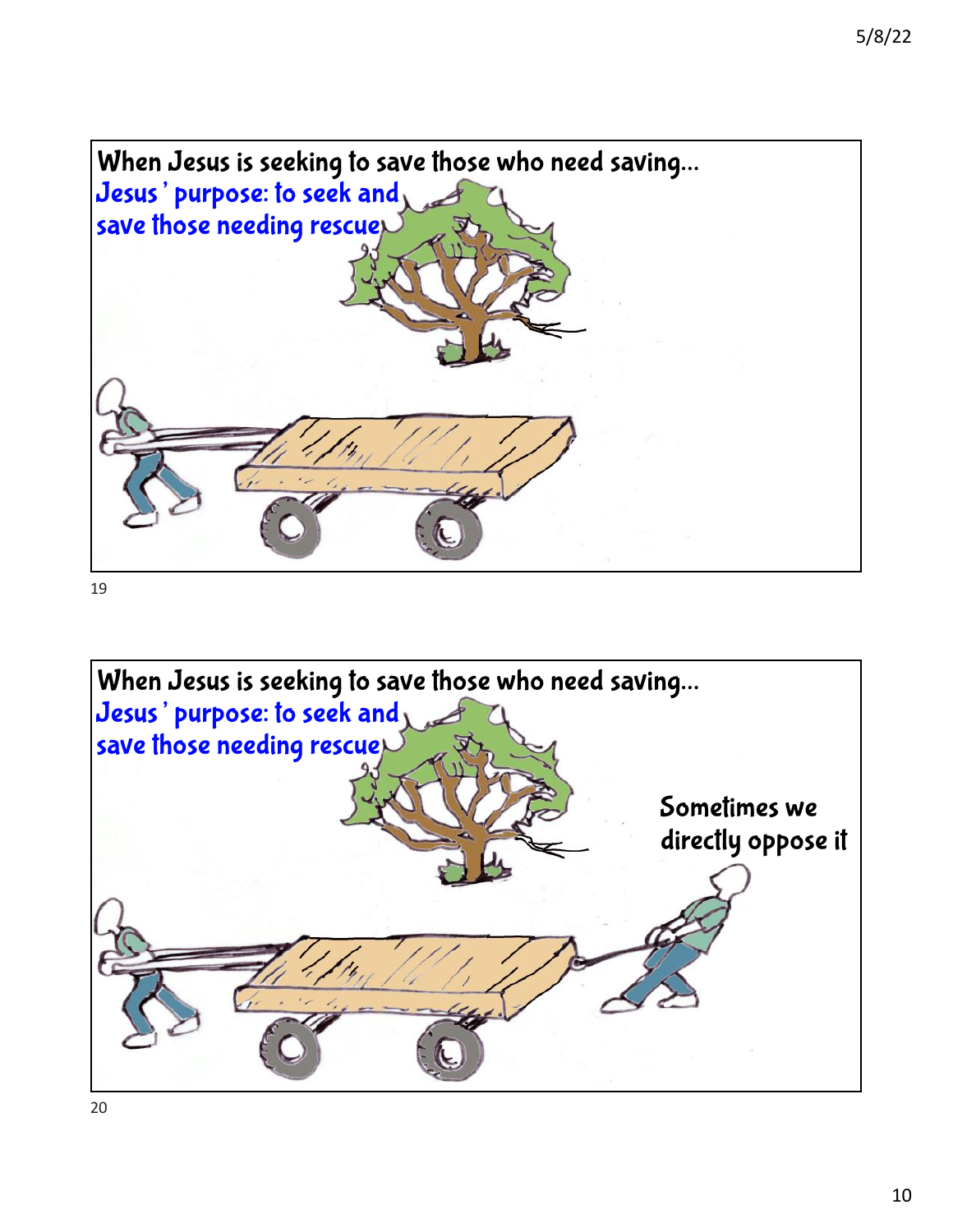

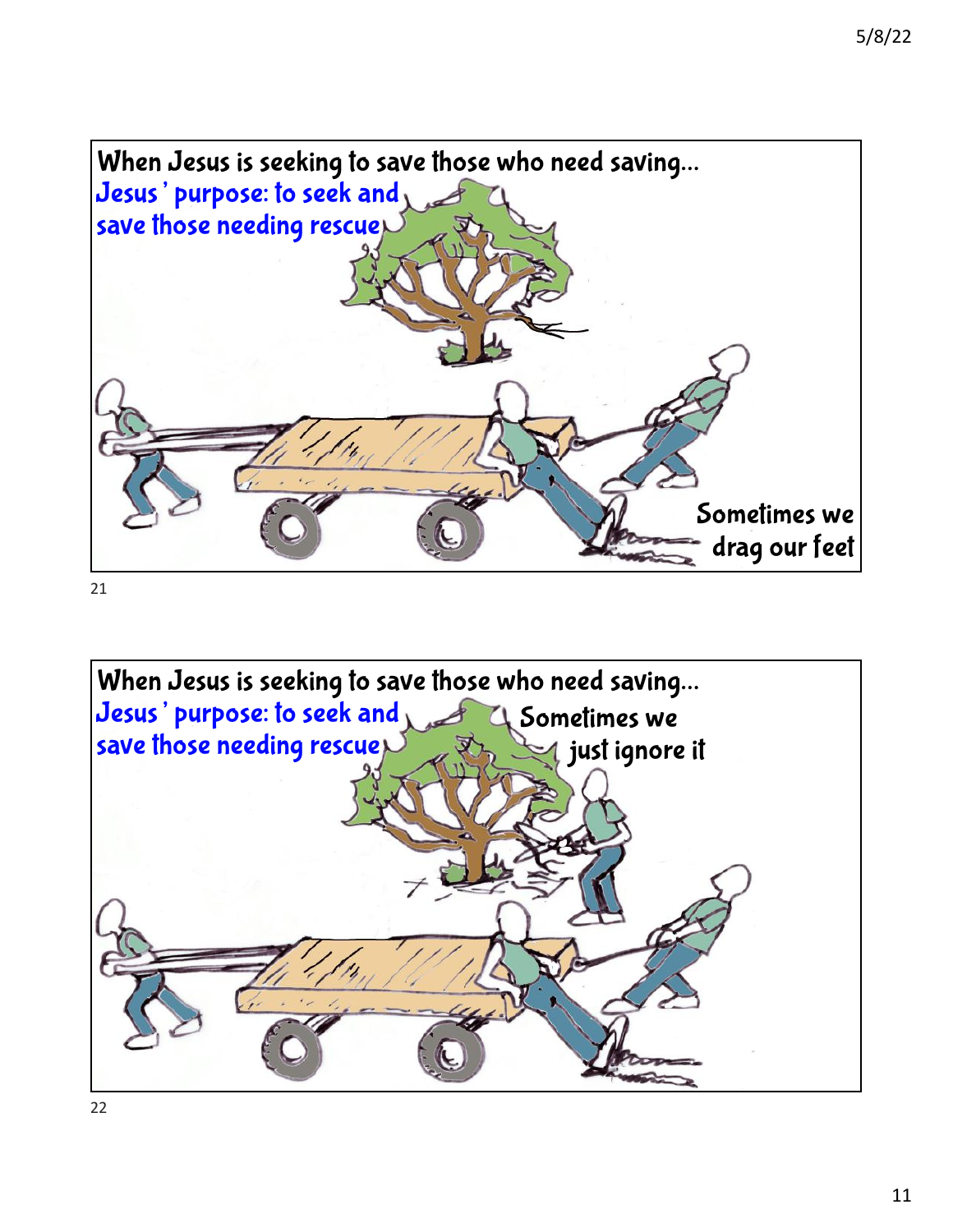

The Big Idea Jesus' purpose is to seek and save all who need saving >> everyone! Sadly, people (including Christians!) sometimes create obstacles for others to be saved by Jesus – Sometimes directly and intentionally – Sometimes by dragging our feet – Sometimes by being 'dead weight' – Sometimes by simply ignoring it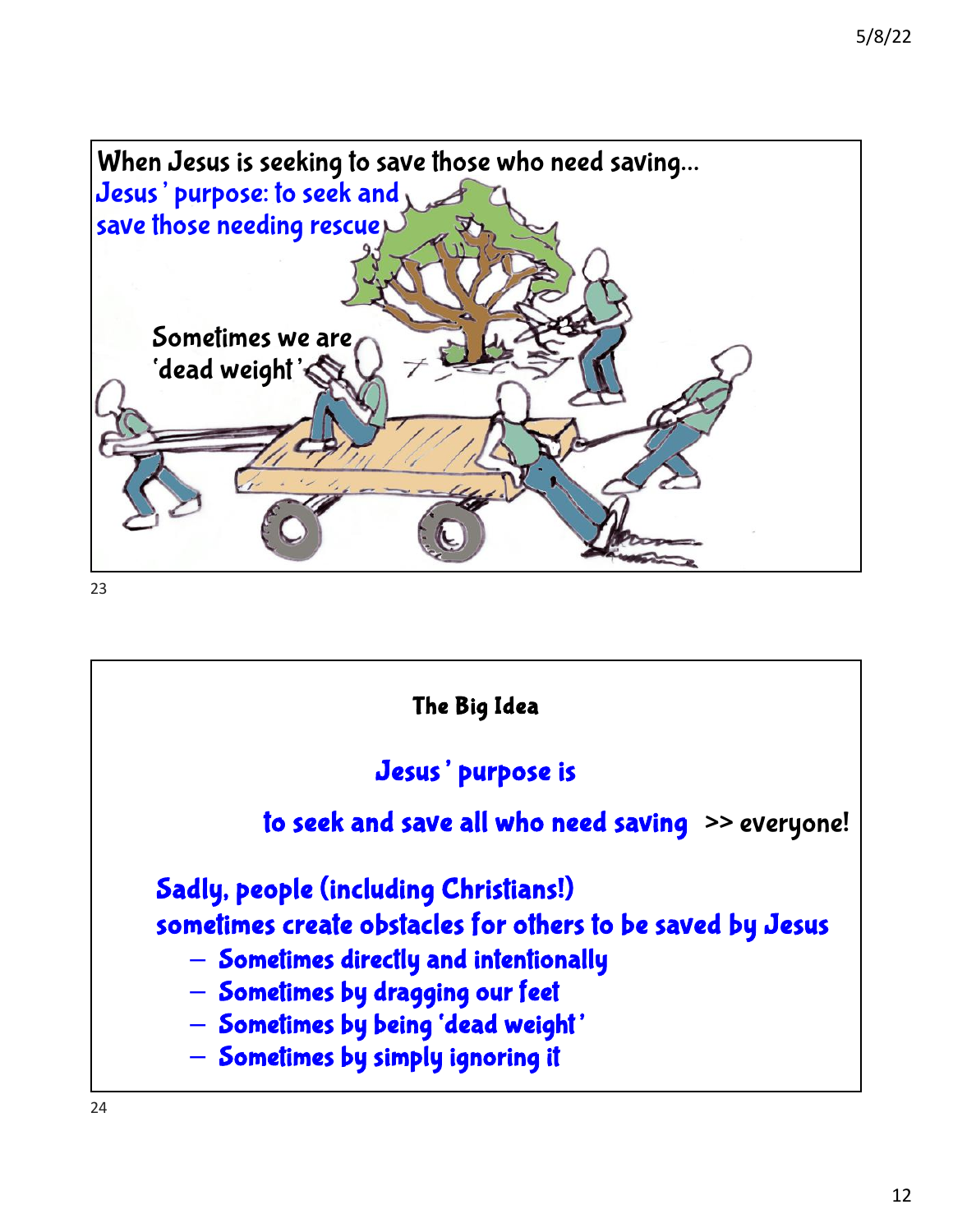#### Resisting Jesus' work…

- The crowd would not make room for a paralyzed man to get close to Jesus, yet Jesus healed him Luke 5:17-26
- The Pharisees and teachers of the law complained about Jesus accepting sinners Luke 15:2
- The older brother was angry that the father forgave the younger son and refused to go in Luke 15:25-32
- The disciples tried to stop people from bringing infants to be blessed by Jesus, yet Jesus chose to bless them Luke 18:15

25

The Big Idea

# Jesus' purpose is

to seek and save all who need saving >> everyone!

Jesus made clear His purpose, even when people resisted

This was an important message for the early church

This is an important message for the Church today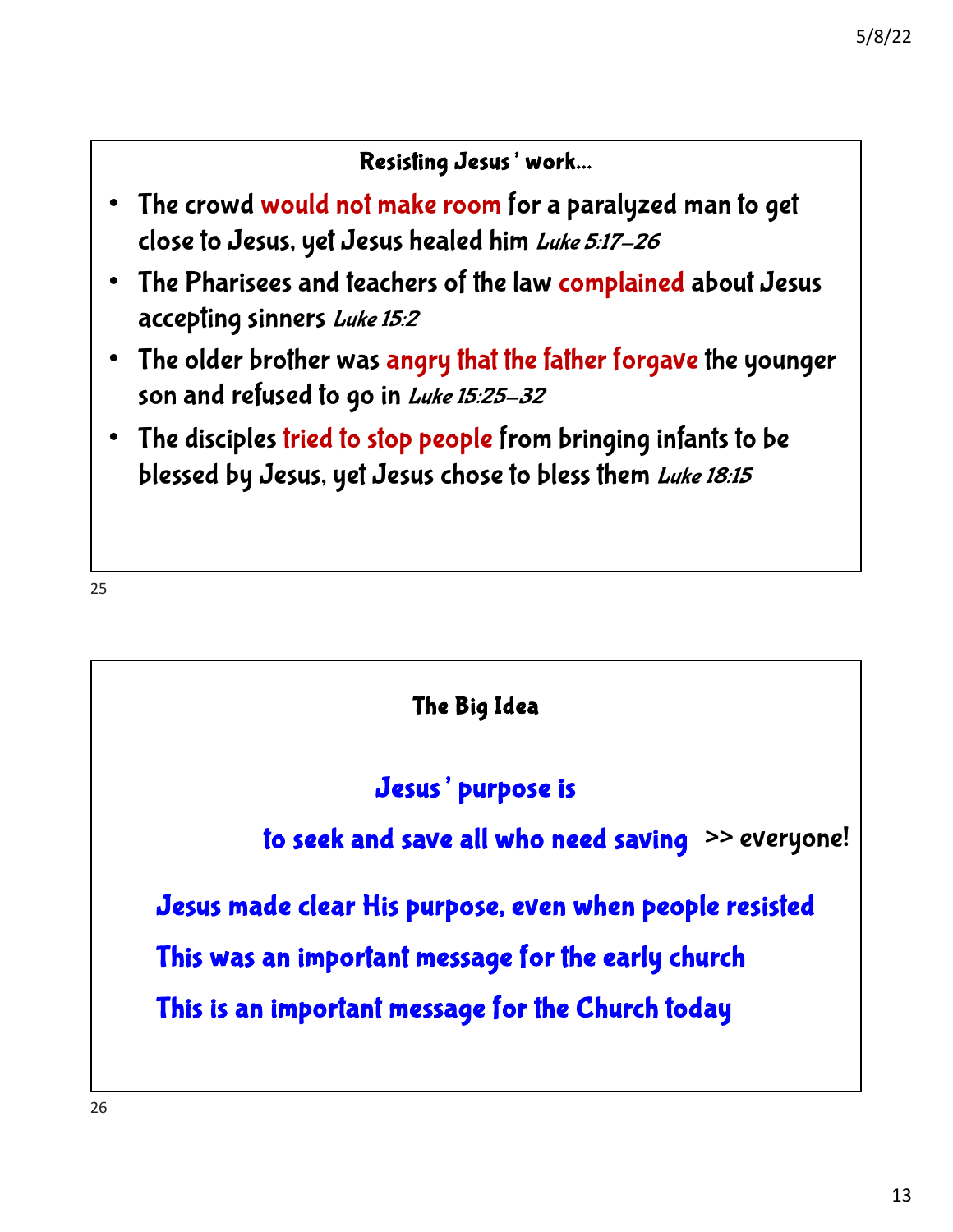### *Context in Luke*

**Question: Who can be saved?**

**People:** Certainly the rich-and-righteous **Jesus**: The rich can be the **hardest** to save! People can't do it. **But God** can save anyone!

**Question: Whom do you want to be saved?**

**Jesus:** All those who need saving (all of us)

**People**: Mainly people who are not-very-lost Mainly people we like

Mainly people we think can actually be rescued

27

### Application

### Join Jesus' work of rescuing those needing rescue!

- My high school "friend"
	- Maybe we each have people we prefer not to be rescued
		- Our implicit or explicit bias
		- Our own discomfort
		- Offense or injustice
- Our own priorities: life is filled with many things
- Our fears: the process  $\angle$  the possibility  $\angle$  the outcome
- Remember: The Son of Man came to seek and to save the lost
	- Including you and me!
	- We are called to join His miraculous work > faith of blind man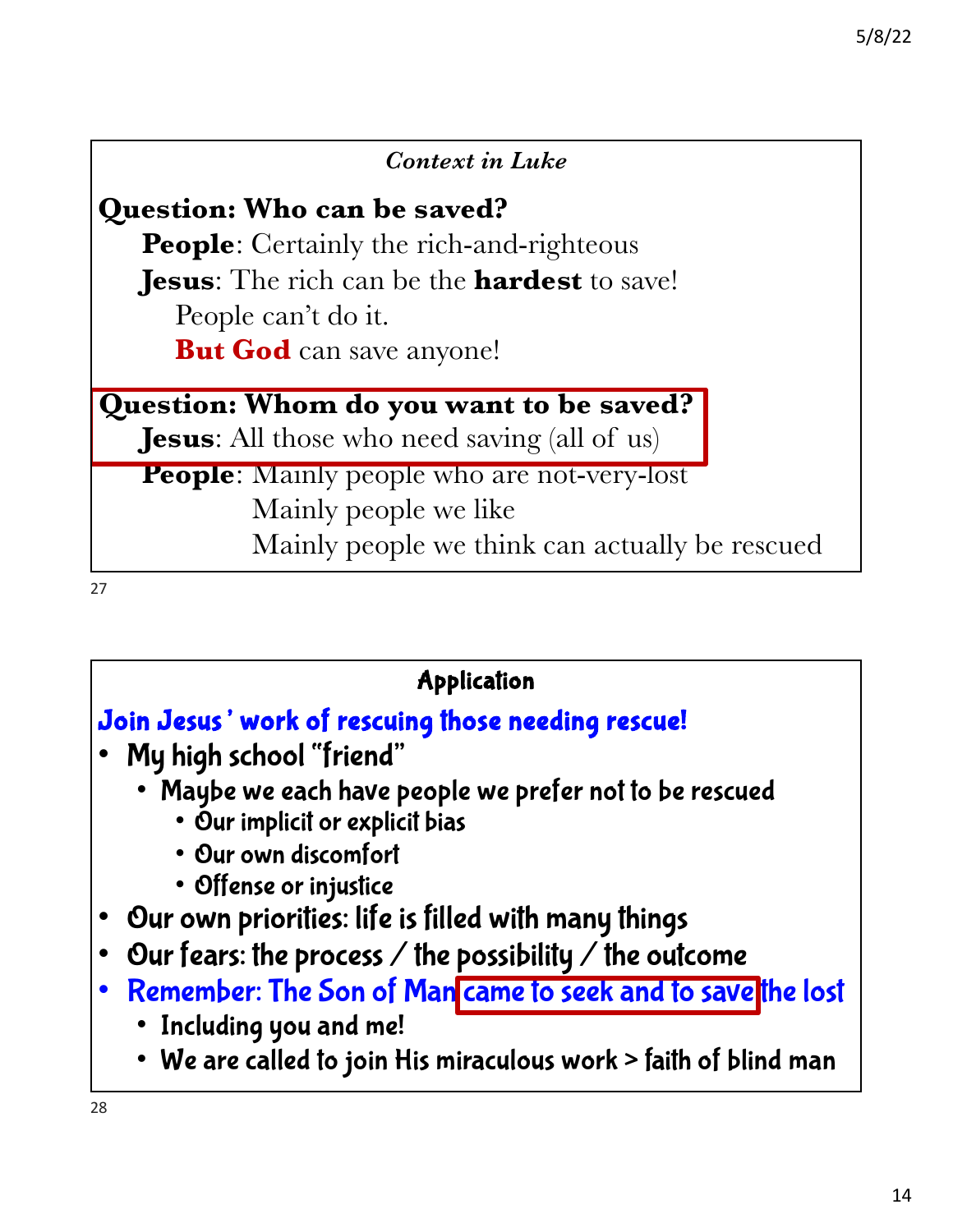### Application

Join Jesus' work of rescuing those needing rescue!

- Probably God has put us where we are so that we will be a means of His superabounding grace there
	- Neighborhood
	- Family and friends
	- Colleagues
- God also calls us to cross boundaries to bring the Good News
	- With great humility!
	- "Cross-Cultural Servanthood" by Duane Elmer
		- "Superiority cloaked in the desire to serve is still superiority."

29

Superabounding Grace in Christ

- Jesus seeks those who need rescuing
	- Even when other people prefer that they not be rescued!
	- Even when we think they can't actually be rescued

Complete obedience to Christ

- We are to join Jesus' work: seeking those who need rescuing
	- Admit when we prefer that they not be rescued
		- "We mistakenly assume that Jesus shares our prejudices"
	- Ask Jesus to change our hearts
	- Begin building bridges in our hearts, and then in person
- Christ's saving work includes transforming us, not just rescuing our souls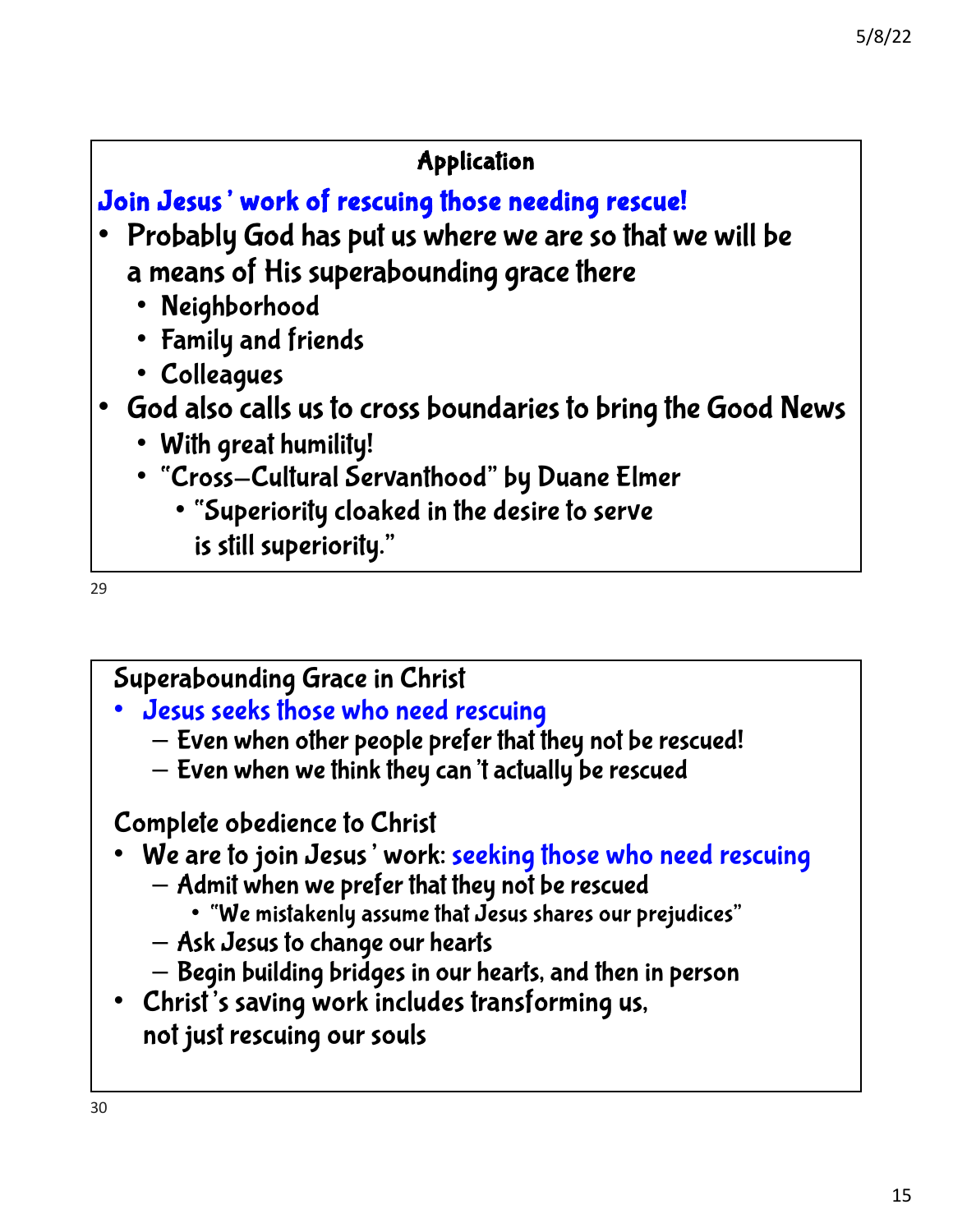### Application

Possible action items for joining Jesus' work of grace

- Care: longing for people to be rescued by God!
	- Saving souls: to be without Christ is to be without real hope
	- Transforming lives: Zacchaeus was rescued from his money!
	- Pray! Together
- Do what God gives us to do
	- As God has made us and as the Spirit works in us
		- Love & listen
		- Show & tell
- Together…with our diverse gifts, abilities, passions, …
	- Invite / Go / "Alpha" on May 22 / Life Groups / …

31

### Application

# Keep seeking Jesus, even if people are obstacles in your path

- An act of faith is to keep seeking
	- It is terrible when others are obstacles!
	- Yet blaming others for making it harder doesn't bring the wonderful rescuing work of Jesus in your life
- When you seek Jesus,

you will discover that He has been seeking you all along!

- The blind man and Zacchaeus were trying to 'see' Jesus
- Jesus was seeking them even more!
	- He called Zacchaeus by name
	- He calls you by name too